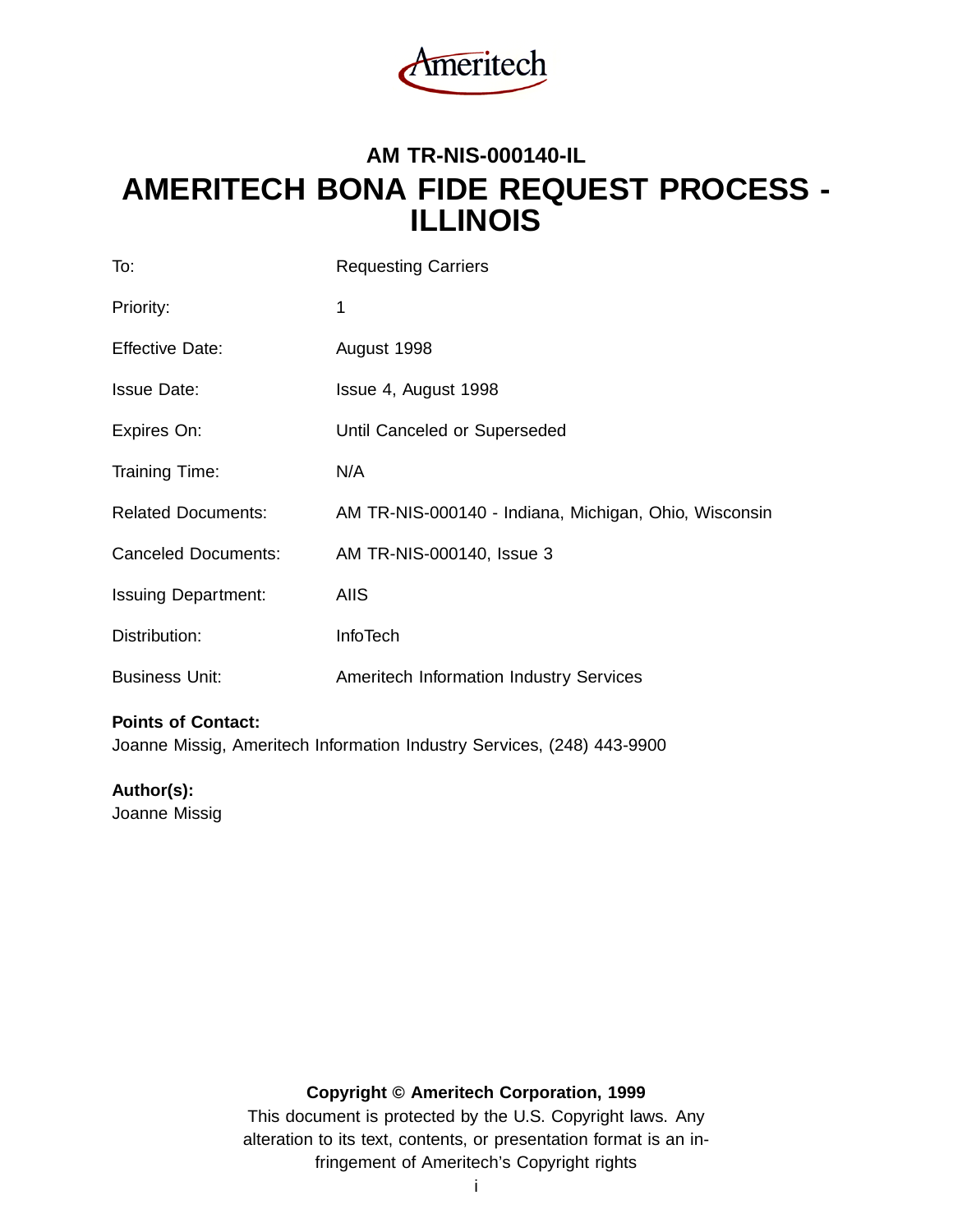#### **Table of Contents**

### **GENERAL** 1

| 1. THE BONA FIDE REQUEST PROCESS |  |
|----------------------------------|--|
| 2. BONA FIDE REQUEST INITIATION  |  |
| 3. BONA FIDE REQUEST FORM        |  |

# **Copyright © Ameritech Service,Inc. 1999** This document is protected by the U.S. Copyright laws. Any

alteration to its text, contents, or presentation format is an infringement of Ameritech's Copyright rights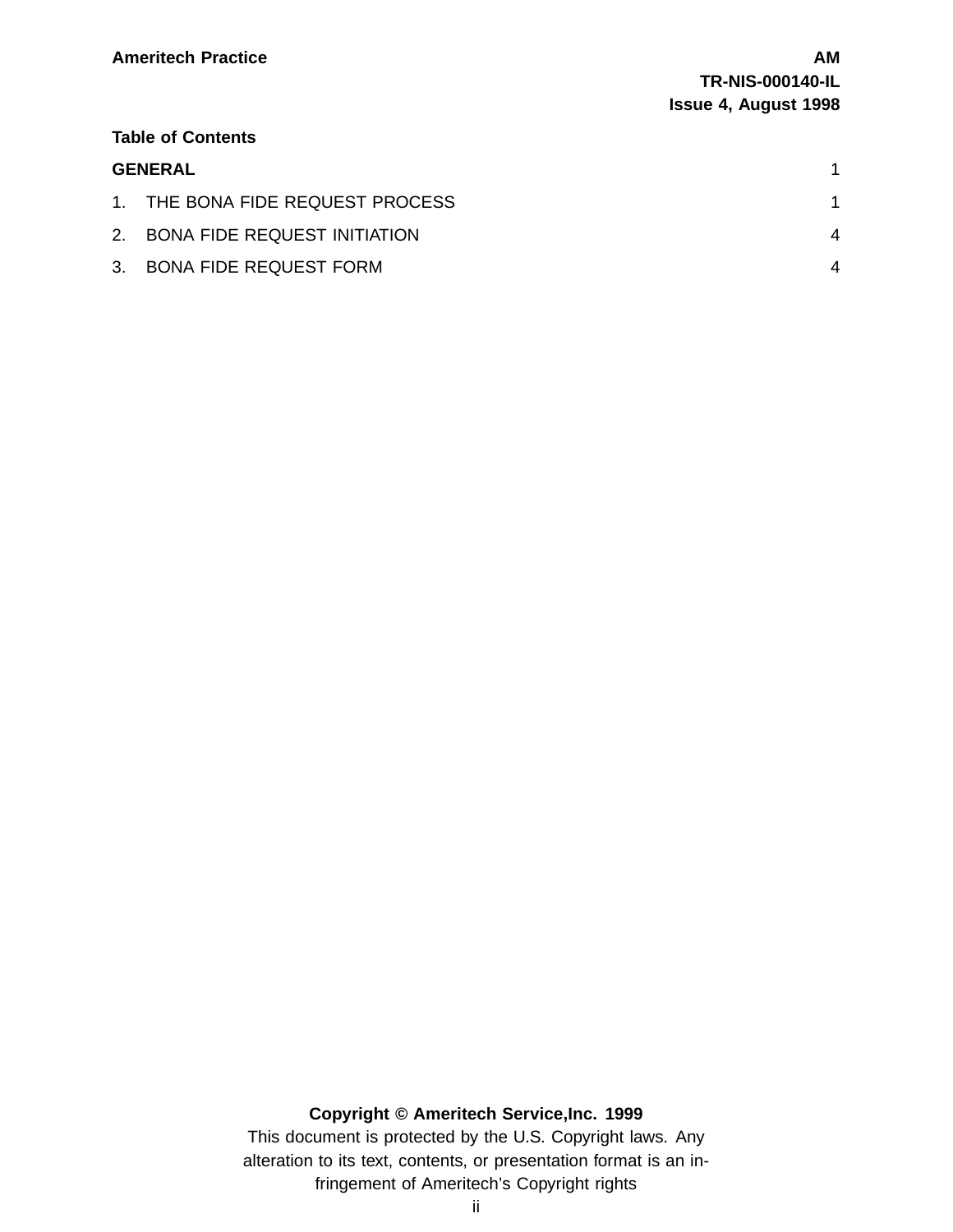#### **GENERAL**

Pursuant to the provisions of the Telecommunications Act of 1996 (the "Act") and certain other statutes and regulatory rules (e.g., the Federal Communication Commission's (FCC) Open Network Architecture (ONA) program), a qualifying telecommunications carrier or service provider (each, a "Requesting Carrier") may request Ameritech **\*** to provide access to an unbundled network element, interconnection, dialing parity arrangement, collocation arrangement, or service that Ameritech does not already provide to that Requesting Carrier (a "Request"). This document (the "Practice") provides an overview of the Ameritech Bona Fide Request process and also includes the Ameritech Bona Fide Request (BFR) Form. The BFR Form may be reproduced and submitted to Ameritech's BFR Manager listed on the first page of the form. The BFR Form may also be accessed electronically at TCNet.ameritech.com or Requesting Carriers may contact their Ameritech account executive.

#### **1. THE BONA FIDE REQUEST PROCESS**

\_\_\_\_\_\_\_\_\_\_\_\_\_\_\_\_\_\_

A Requesting Carrier initiates its BFR by submitting to Ameritech a BFR Form. Ameritech has established a single point of contact, the BFR Manager, who is responsible for the receipt, tracking and coordination of all BFRs. Ameritech's BFR Manager shall be deemed to have received a BFR from the Requesting Carrier (i) on the business day the manager receives a completed BFR Form, if such form was received by the manager before 3:00 p.m. C.S.T. on that business day or (ii) on the next business day, if the manager receives such BFR Form after 3:00 p.m. C.S.T. on a given business day.

When the BFR Form is received, Ameritech will review it to determine if Ameritech fully understands the Request and that the Requesting Carrier has provided Ameritech with all information necessary to process the Request. If any information necessary to understand or evaluate the Request has not been provided, or Ameritech believes additional information is required to process the Request, the BFR Manager will contact the Requesting Carrier and request the necessary information. Failure to complete the BFR Form, or to immediately provide to Ameritech missing and/or additional information necessary to analyze and/or process the BFR, will delay the processing of the BFR and suspend the assignment or calculation of applicable processing dates.

# **Copyright © Ameritech Service,Inc. 1999**

**<sup>\*</sup>** For purposes of this document "Ameritech" means, individually and collectively, Illinois Bell Telephone Company (Ameritech - Illinois), Ameritech Illinois Metro, Inc. (Ameritech-Illinois Metro), Indiana Bell Telephone Company Incorporated (Ameritech-Indiana), Michigan Bell Telephone Company (Ameritech-Michigan), The Ohio Bell Telephone Company (Ameritech-Ohio), and the Wisconsin Bell, Inc. (Ameritech-Wisconsin).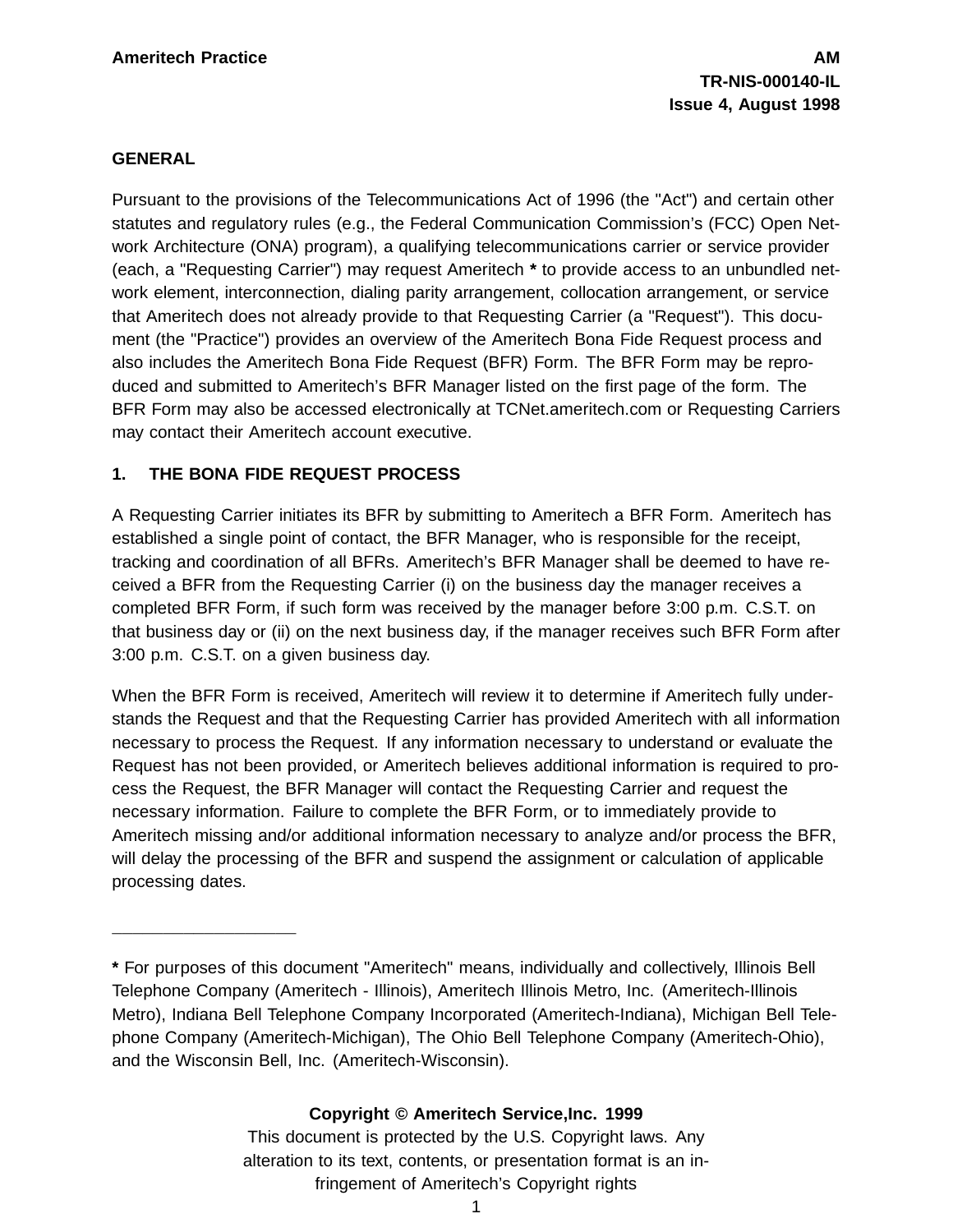As soon as feasible after receipt of the BFR, but normally not later than 10 business days **\*\*** after receipt of the BFR Form, the BFR Manager will provide Requesting Carrier a confirmation notice. This confirmation notice will either (i) state that the BFR is being processed and assign the initial processing dates applicable to the Request or (ii) formally notify the Requesting Carrier that information required to process the Request has still not been provided by the Requesting Carrier, and that the Request will be suspended until the additional information is received by Ameritech. If, for some reason, the BFR cannot be processed or does not qualify for BFR treatment, the Requesting Carrier will be notified of that fact normally within 10 business days of Ameritech's receipt of the BFR Form or as soon thereafter as Ameritech makes that determination.

Within 30 calendar **\*\*** days of its receipt of a complete BFR Form. Ameritech shall complete a preliminary assessment of the Request (the "Preliminary Analysis"). The results of Ameritech's Preliminary Analysis will be conveyed to the Requesting Carrier in a formal written response (the "Analysis Response"). The Analysis Response will include, as applicable, (i) whether the Request is required to be provided by Ameritech under the Act or applicable regulatory requirements; (ii) whether the Request is technically feasible; (iii) whether the Request is currently available from Ameritech in the form of another Ameritech product or service offering and, (iv) if Ameritech determines that the Request is technically feasible and is otherwise required to be provided by Ameritech, a form by which the Requesting Carrier can authorize Ameritech to further develop the Request.

When submitting the BFR, the Requesting Carrier has two options to compensate Ameritech for its costs incurred to complete its Preliminary Analysis. The Requesting Carrier may either:

1. Include a \$2,000 deposit to cover Ameritech's preliminary costs and Ameritech will guarantee that the preliminary evaluation costs incurred and invoiced to the Requesting Carrier during the 30 day Preliminary Analysis period (the "Analysis Period") will not exceed \$2,000; or

2. Make no deposit and agree to promptly pay the total preliminary evaluation costs incurred and invoiced by Ameritech during the Analysis Period.

If the costs incurred to complete the Preliminary Analysis are less than \$2,000, the balance of the deposit will, at the option of the Requesting Carrier, either be refunded or credited toward additional development costs authorized by the Requesting Carrier after receipt of Ameritech's Analysis Response. The Requesting Carrier may also cancel its BFR during the Analysis Period but shall be responsible to pay the costs incurred by Ameritech to analyze and process the BFR up to and including the date Ameritech receives notice of such cancellation. Finally if at any time during the Analysis Period, Ameritech determines that the BFR cannot be processed or does not qualify for BFR treatment, Ameritech shall refund to Requesting Carrier the balance of the deposit.

#### **Copyright © Ameritech Service,Inc. 1999**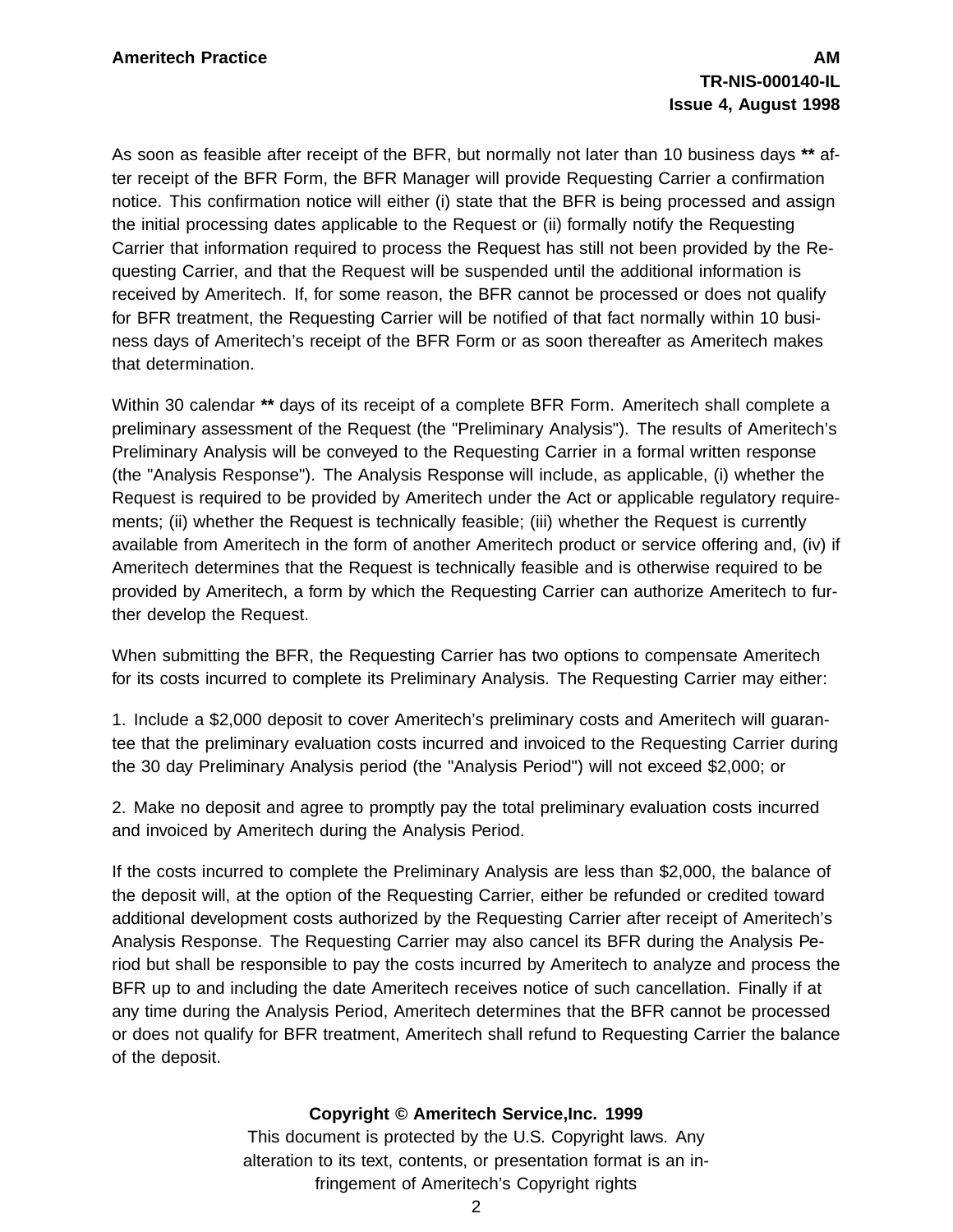\_\_\_\_\_\_\_\_\_\_\_\_\_\_\_\_\_\_

**\*\*** The intervals set forth in this BFR Form shall apply unless a different interval is specified in the Requesting Carrier - Ameritech Interconnection Agreement, in which case the intervals contained in such agreement(s) shall apply.

After Ameritech provides the Requesting Carrier the Analysis Response, Ameritech will take no further action on the BFR until Ameritech has received the Requesting Carrier's authorization to proceed to develop a price quote for the Request (a "Bona Fide Request Quote"). After receipt of Ameritech's Analysis Response, the Requesting Carrier has the following options:

1. Cancel the BFR; provided, that if the Requesting Carrier elected to not make a \$2,000 deposit, the Requesting Carrier shall compensate Ameritech for any costs it incurred up to and including the date Ameritech received notice of such cancellation; or

2. Authorize Ameritech to prepare a Bona Fide Request Quote conditioned upon Requesting Carrier's agreement to compensate Ameritech for any costs it incurs to prepare such Bona Fide Request Quote.

Unless Ameritech receives written notification that the Requesting Carrier is exercising one of the above options within 30 calendar days**\*\*** of such carrier's receipt of Ameritech's Analysis Response, the Requesting Carrier shall be deemed to have canceled its BFR.

Ameritech shall provide the Requesting Carrier its Bona Fide Request Quote as soon as feasible, but in any event not more than 90 calendar days**\*\*** from the date Ameritech receives Requesting Carrier's authorization to develop such quote. Requesting Carrier may, at any time during the 90 calendar day Bona Fide Request Quote period, cancel Ameritech's processing of the Bona Fide Request Quote, but shall pay for Ameritech's costs to process and develop the Request up to and including the date Ameritech received notice of cancellation.

Upon completion, Ameritech will provide the Requesting Carrier with the Bona Fide Request Quote, which shall include proposed rates, ordering intervals, methods and procedures for ordering the product/service and an invoice for the costs incurred to date by Ameritech to develop and process the Request. The development and pricing costs incurred. The requester then has 30 calendar days to submit either firm orders for or cancel the requested capability at the final price quoted by Ameritech (consistent with any volume and/or term commitments), and remit the amount of Ameritech developmentRequesting Carrier then has 30 calendar days **\*\*** after receipt of the Bona Fide Request Quote to (i) either submit firm orders for the Request subject to the Bona Fide Request Quote or cancel its BFR and (ii) remit to Ameritech any invoiced costs as described above.

# **Copyright © Ameritech Service,Inc. 1999**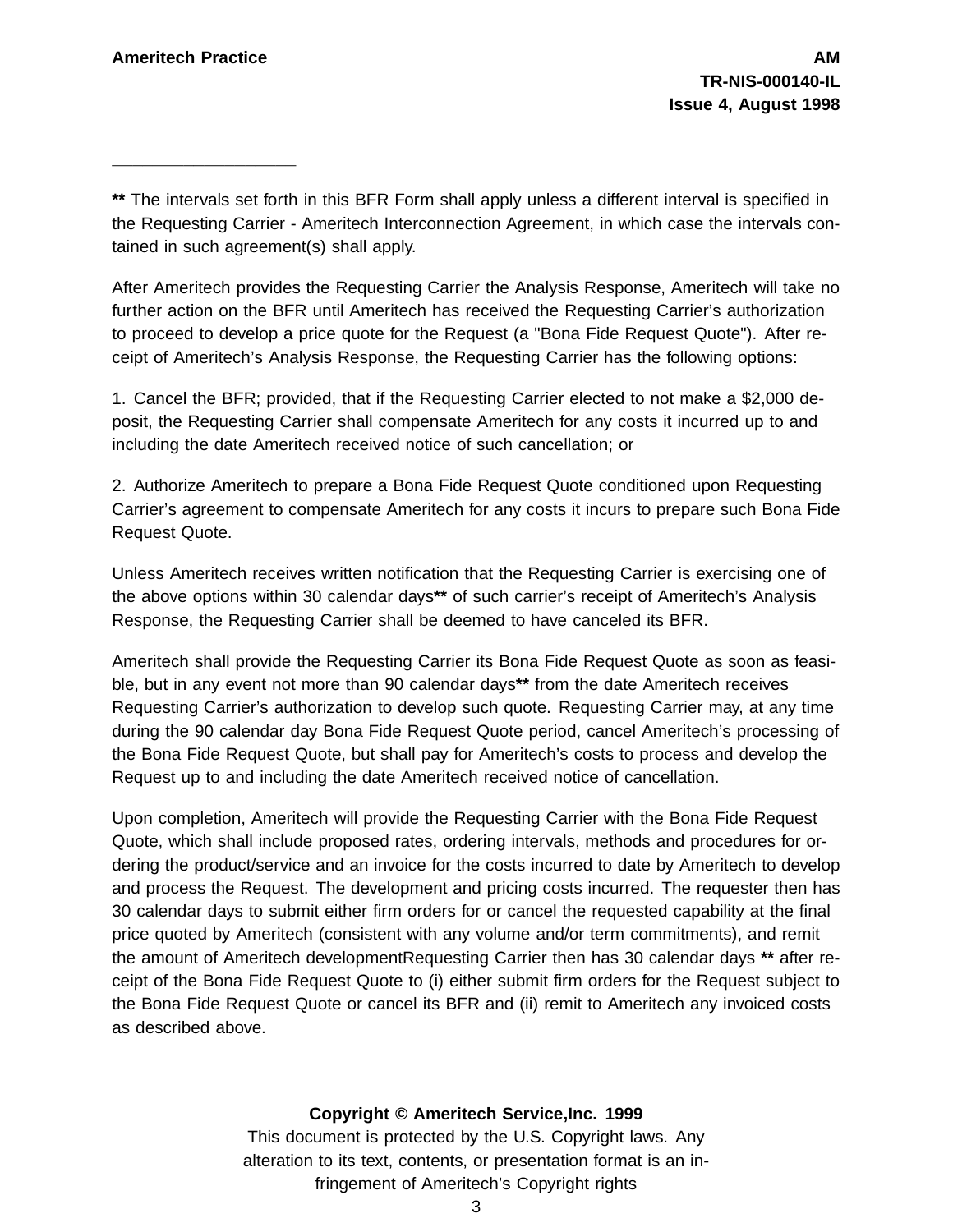#### **2. BONA FIDE REQUEST INITIATION**

The key document in the Bona Fide Request process is the BFR Form. A copy of the form is included at the end of this Practice and available electronically at TCNet.ameritech.com. The BFR Form requires the Requesting Carrier to provide Ameritech detailed and specific information about the Request that will enable Ameritech to adequately evaluate and process the Request. Specifically, the Requesting Carrier must provide answers to the 15 items set forth on the BFR Form.

# **3. BONA FIDE REQUEST FORM**

AMERITECH BONA FIDE REQUEST FORM

The information requested in this Bona Fide Request Form ("BFR Form") is essential to Ameritech's assessment of your Request. So that Ameritech can timely process your BFR, Requesting Carriers are urged to provide complete and detailed responses to the questions contained in this BFR Form. Requesting Carriers should reference Ameritech Practice AM TR-NIS-000140-IL, Issue 4 August 1998, for a description of the BFR process and to reference the meanings of capitalized terms used but not otherwise defined in this BFR Form.

\_\_\_\_\_\_\_\_\_\_\_\_\_\_\_\_\_\_\_\_\_\_\_\_\_\_\_\_\_\_\_\_\_\_\_\_\_\_\_\_\_\_\_\_\_\_\_\_\_\_\_\_\_\_\_\_\_\_\_\_\_\_\_\_\_

Please complete the BFR Form in full, and submit via facsimile to the Ameritech Information Industry Services (AIIS) BFR Manager at (248) 483-3738. To contact the BFR Manager directly, please call (248) 443-9900. The BFR Manager is the single point of contact within Ameritech concerning your Request. The BFR Manager is responsible to track and coordinate your Request and will, at a minimum, send the following to you:

1. Written confirmation of receipt of the Request (normally within 10 business days **\*** );

2. Written status when the Preliminary Analysis is completed (normally within 30 calendar days) and, if applicable, request for authorization to proceed with a Bona Fide Request Quote; and

3. If applicable and requested, a written Bona Fide Request Quote (normally within 90 calendar days of receipt of the Requesting Carriers authorization to proceed).

Should you have any further questions regarding this application or the BFR process, please contact the BFR Manager at the number shown above.

#### **Copyright © Ameritech Service,Inc. 1999**